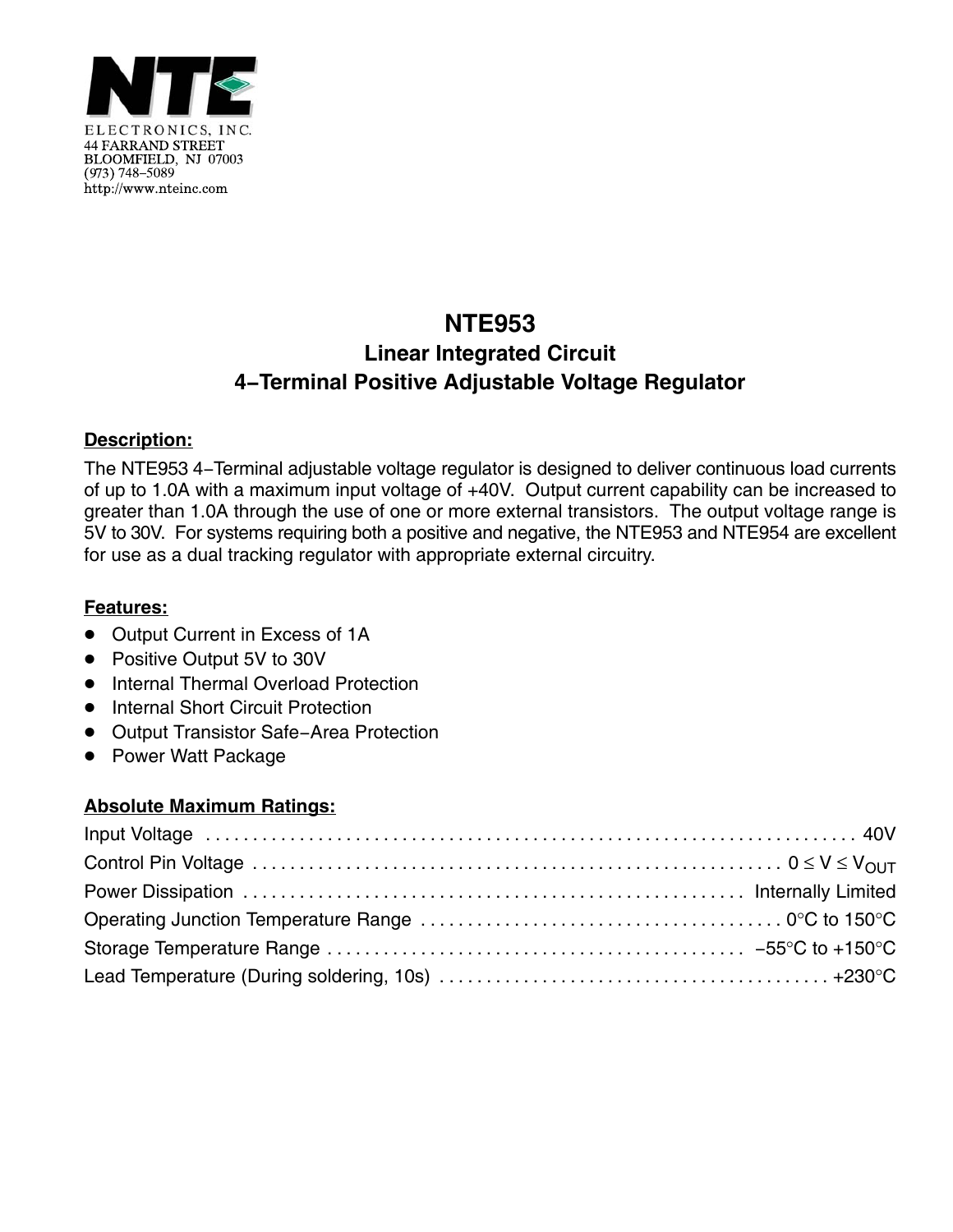**Electrical Characteristics:** 

| $(-0^{\circ}C \le T_J \le 125^{\circ}C, V_{IN} = 10V, I_{OUT} = 500mA, C_{IN} = 0.33 \mu F,$ |
|----------------------------------------------------------------------------------------------|
| $C_{\text{OUT}} = 0.1 \mu F$ , unless otherwise specified.)                                  |

| <b>Parameter</b>                                                      | Test Conditions (Note 1, Note 3)                                                                                                                                                                                                                 |                                         |          | <b>Typ</b>               | <b>Max</b>   | <b>Unit</b>                         |
|-----------------------------------------------------------------------|--------------------------------------------------------------------------------------------------------------------------------------------------------------------------------------------------------------------------------------------------|-----------------------------------------|----------|--------------------------|--------------|-------------------------------------|
| Input Voltage Range                                                   | $T_J = 25^{\circ}C$                                                                                                                                                                                                                              |                                         | 7.5      |                          | 40           | $\vee$                              |
| Output Voltage Range                                                  | $V_{IN} = V_{OUT} + 5V$                                                                                                                                                                                                                          |                                         | 5.0      | $\equiv$                 | 30           | $\vee$                              |
| <b>Output Voltage Tolerance</b>                                       | $V_{OUT}$ +3V $\leq$ $V_{IN}$ $\leq$ $V_{OUT}$ +15V, $ T_J = 25$ °C<br>$5mA \leq I_{OUT} \leq 1.0A$ ,<br>$P_D \le 15W$ , $V_{IN \ (max)} = 38V$                                                                                                  |                                         | $\equiv$ | $\overline{\phantom{0}}$ | 4.0          | $\%$ ( $V_{OUT}$ )                  |
|                                                                       |                                                                                                                                                                                                                                                  |                                         | -        |                          | 5.0          | $%$ ( $V_{OUT}$ )                   |
| Line Regulation                                                       | $T_J = 25^{\circ}C$ , $V_{OUT} \le 10V$ ,<br>$(V_{OUT} 2.5V) \le V_{IN} \le (V_{OUT} + 20V)$<br>$T_{J} = 25^{\circ}C$ , $V_{OUT} \ge 10V$ ,<br>$(V_{OUT} + 3V) \le V_{IN} \le (V_{OUT} + 15V)$<br>$(V_{OUT} + 3V) \le V_{IN} \le (V_{OUT} + 7V)$ |                                         | —        | $\overline{\phantom{0}}$ | 1.0          | $%$ ( $V_{OUT}$ )                   |
|                                                                       |                                                                                                                                                                                                                                                  |                                         |          | -<br>$\equiv$            | 0.75<br>0.67 | $\%$ ( $V_{OUT}$ )                  |
| Load Regulation                                                       | $T_{\rm J} = 25^{\circ}C$ ,<br>$V_{IN} = V_{OUT} + 5V$                                                                                                                                                                                           | $250mA \leq I_{OUT} \leq 750mA$         | -        | $\overline{\phantom{0}}$ | 1.0          | $\%$ (V <sub>OUT</sub> )            |
|                                                                       |                                                                                                                                                                                                                                                  | $5mA \leq I_{OUT} \leq 1.5A$            | -        |                          | 2.0          | $%$ ( $V_{OUT}$ )                   |
| <b>Control Pin Current</b>                                            | $T_J = 25^{\circ}C$                                                                                                                                                                                                                              |                                         | -        | 1.0                      | 5.0          | $\mu$ A                             |
|                                                                       |                                                                                                                                                                                                                                                  |                                         | -        |                          | 8.0          | μA                                  |
| <b>Quiescent Current</b>                                              | $T_{\text{J}} = 25^{\circ}C$                                                                                                                                                                                                                     |                                         |          | 3.2                      | 5.0          | $\mu$ A                             |
|                                                                       |                                                                                                                                                                                                                                                  |                                         | —        |                          | 6.0          | μA                                  |
| <b>Ripple Rejection</b>                                               | $8V \le V_{IN} \le 18V$ , $V_{OUT} = 5V$ , f = 120Hz                                                                                                                                                                                             |                                         | 62       | 78                       |              | dB                                  |
| <b>Output Noise Voltage</b>                                           | $T_{\rm d}$ = 25°C, 10Hz $\le$ f $\le$ 100kHz,<br>$V_{OUIT} = 5V$ , $I_{OUT} = 5mA$                                                                                                                                                              |                                         | -        | 8                        | 40           | µV/V <sub>OUT</sub>                 |
| <b>Dropout Voltage</b>                                                | Note 2                                                                                                                                                                                                                                           |                                         |          |                          | 2.5          | $\mathsf{V}$                        |
| <b>Short Circuit Current</b>                                          | $T_{\rm J} = 25^{\circ}C$ , $V_{\rm IN} = 30V$                                                                                                                                                                                                   |                                         |          | 0.75                     | 1.2          | A                                   |
| <b>Peak Output Current</b>                                            | $T_{\text{J}} = 25^{\circ}C$                                                                                                                                                                                                                     |                                         | 1.3      | 2.2                      | 3.3          | A                                   |
| <b>Average Temperature</b><br>Coefficient of<br><b>Output Voltage</b> | $V_{\text{OUT}} = 5V$ ,<br>$I_{OUT} = 5mA$                                                                                                                                                                                                       | $T_J = -55^{\circ}C$ to $+25^{\circ}C$  | $\equiv$ |                          | 0.4          | $mV$ <sup>o</sup> C/<br><b>VOUT</b> |
|                                                                       |                                                                                                                                                                                                                                                  | $T_J = +25^{\circ}C$ to $+150^{\circ}C$ | -        | -                        | 0.3          |                                     |
| <b>Control Pin Voltage</b>                                            | $T_{\text{J}} = 25^{\circ}C$                                                                                                                                                                                                                     |                                         | 4.8      | 5.0                      | 5.2          | $\vee$                              |
| (Reference)                                                           |                                                                                                                                                                                                                                                  |                                         | 4.75     | $\equiv$                 | 5.25         | $\mathsf{V}$                        |

Note 1. 
$$
V_{OUT}
$$
 is defined as:  $V_{OUT} = \frac{R1 + R2}{R2}$  (5.0)

- Note 2. Dropout Voltage is defined as that input−output voltage differential which causes the output voltage to decrease by 5% of its initial value.
- Note 3. All characteristics except noise voltage and ripple rejection ratio are measured using pulse techniques (t<sub>W</sub>  $\leq$  10ms, duty cycle  $\leq$  5%). Output voltage changes due to changes in internal temperature must be taken into account separately.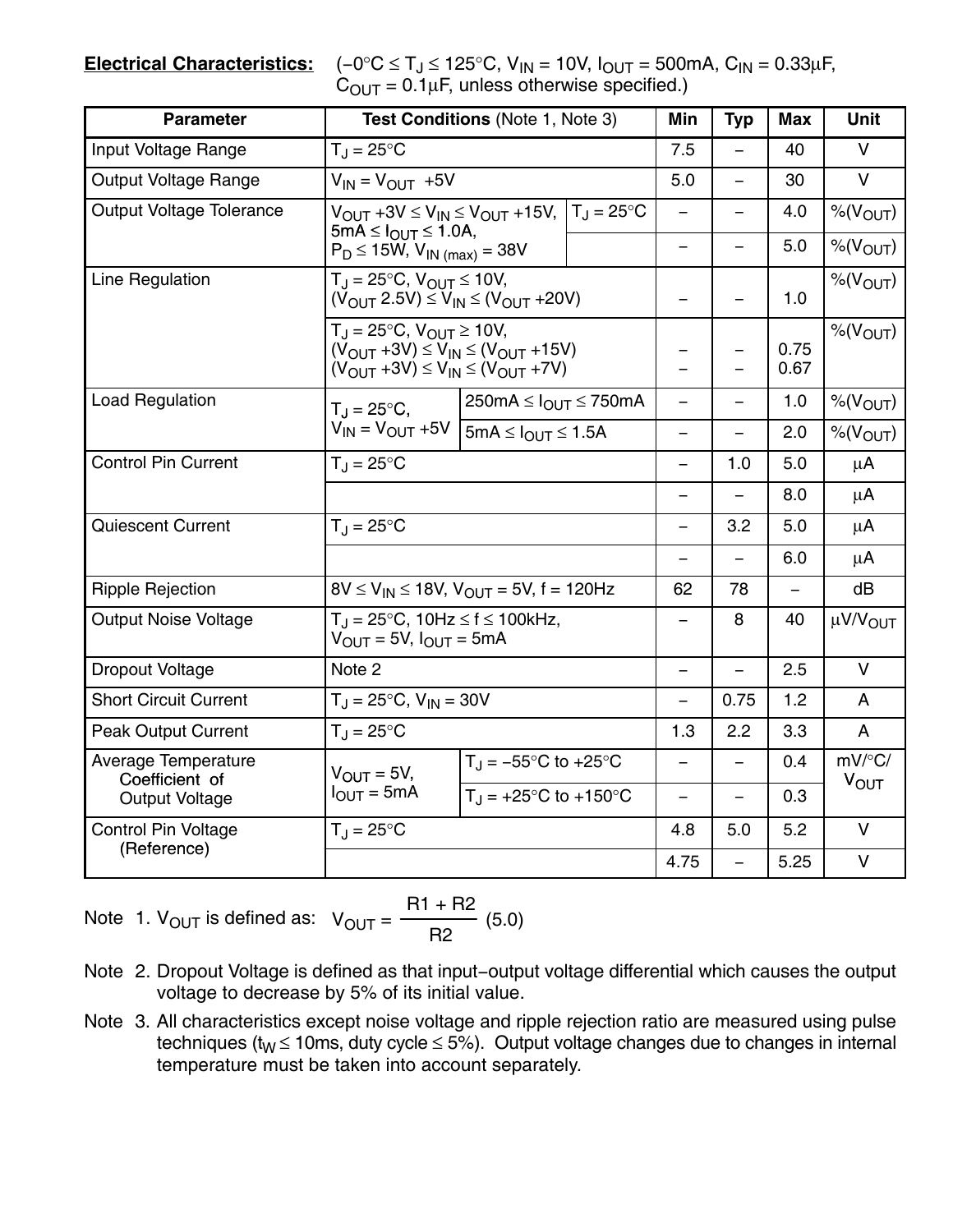#### **Design Considerations:**

The NTE953 adjustable voltage regulator has an output voltage which varies from  $V_{\text{CONTROL}}$  to typically

$$
V_{IN} - 2V \text{ by } V_{OUT} = V_{CONTROL} \quad \frac{(R1 + R2)}{R2}
$$

The nominal reference in the NTE953 is 5.0V. If we allow 1.0mA to flow in the control string to eliminate bias current effects, we can make  $R2 = 2.2kΩ$ . The output voltage is then:

 $V_{\text{OUT}} = (R1 + R2)V$ , where R1 and R2 are in kΩs.

Example: If R2 =  $5k\Omega$  and R1 =  $10k\Omega$  then  $V_{\text{OUT}} = 15V$  nominal

By proper wiring of the feedback resistors, load regulation of the device can be improved significantly.

The NTE953 voltage regulator contains thermal−overload protection from excessive power, internal short−circuit protection which limits each circuit's maximum current, and output transistor safe−area protection for reducing the output current as the voltage across each pass transistor is increased.

Although the internal power dissipation is limited, the junction temperature must be kept below the maximum specified temperature in order to meet data sheet specifications. To calculate the maximum junction temperature or heat sink required, the following thermal resistance values should be used:

| Typ<br>°C/W | <b>Max</b><br>$\degree$ C/W | Typ<br>°C/W                         | <b>Max</b><br>$\degree$ C/W |
|-------------|-----------------------------|-------------------------------------|-----------------------------|
| $\Theta$ JC | $\Theta$ JC                 | $\mathsf{e}_{\mathsf{J}\mathsf{A}}$ | $\mathsf{U}_\mathsf{U}$     |
| 7.5         |                             | 75                                  | 80                          |

$$
P_{D(max)} = \frac{T_{J(max)} - T_A}{\Theta_{JC} + \Theta_{CA}} \text{ or } \frac{T_{J(max)} - T_A}{\Theta_{JA}}
$$
  
(Without a heat sink)

$$
\Theta_{\text{CA}} = \Theta_{\text{CS}} + \Theta_{\text{SA}}
$$

Solving for  $T_J$ :

$$
T_J = T_A + P_D (\Theta_{JC} + \Theta_{CA}) \text{ or}
$$
  
 
$$
T_A + P_D \Theta_{JA} \text{ (Without heat sink)}
$$

- Where:  $T_{\text{J}}$  = Junction Temperature
	- $T_A$  = Ambient Temperature
	- $P_D$  = Power Dissipation
	- $\Theta_{JA}$  = Junction to Ambient Thermal Resistance
	- $\Theta_{\text{JC}}$  = Junction to Case Thermal Resistance
	- $\Theta_{CA}$  = Case to Ambient Thermal Resistance
	- $\Theta_{\text{CS}}$  = Case to Heat Sink Resistance
	- $\Theta_{SA}$  = Heat Sink to Ambient Thermal Resistance